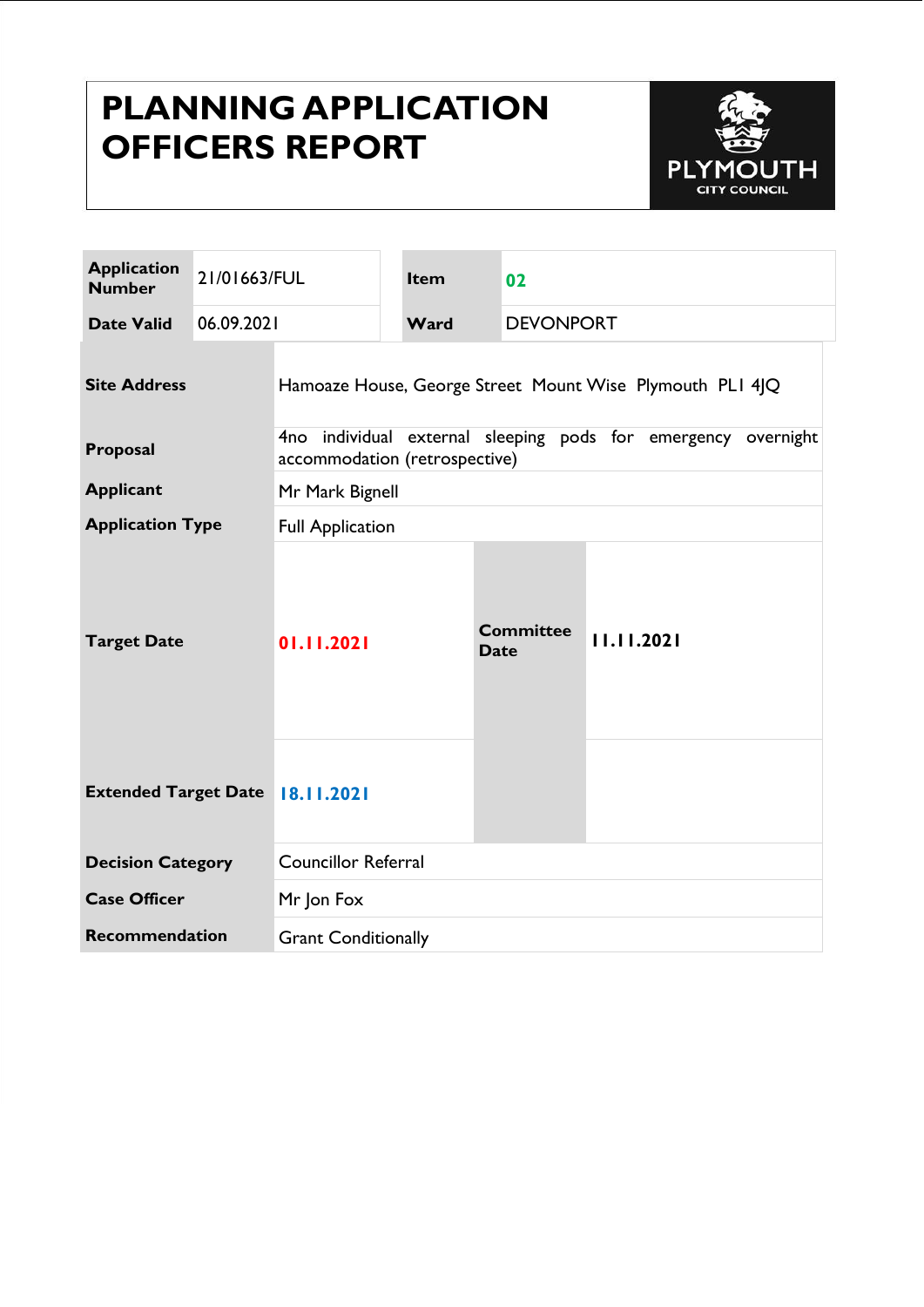

This application has been referred to Planning Committee by Cllr. Stevens.

#### **1. Description of Site**

Hamoaze House is a large, grade 2 listed building situated at the southern of George Street. The building is currently used as a day centre for drug and alcohol rehabilitation by the registered charity Hamoaze House. The site is bounded to the east by relatively recent housing, developed around the former Admiralty House building, accessed via Mount Wise Crescent, which in turn comes off Devonport Hill. The Mount Wise housing development connects to George Street via Maritime Square, at a point adjacent to Hamoaze House itself.

### **2. Proposal Description**

The proposal is for four individual external sleeping pods for emergency overnight accommodation. The pods were installed, so in that sense this application is retrospective. However, no use has been made of the pods. Two of the pods measure 249cm x 137cm; and the other two measure 182cm x 240cm.

#### **3. Pre-application Enquiry**

None.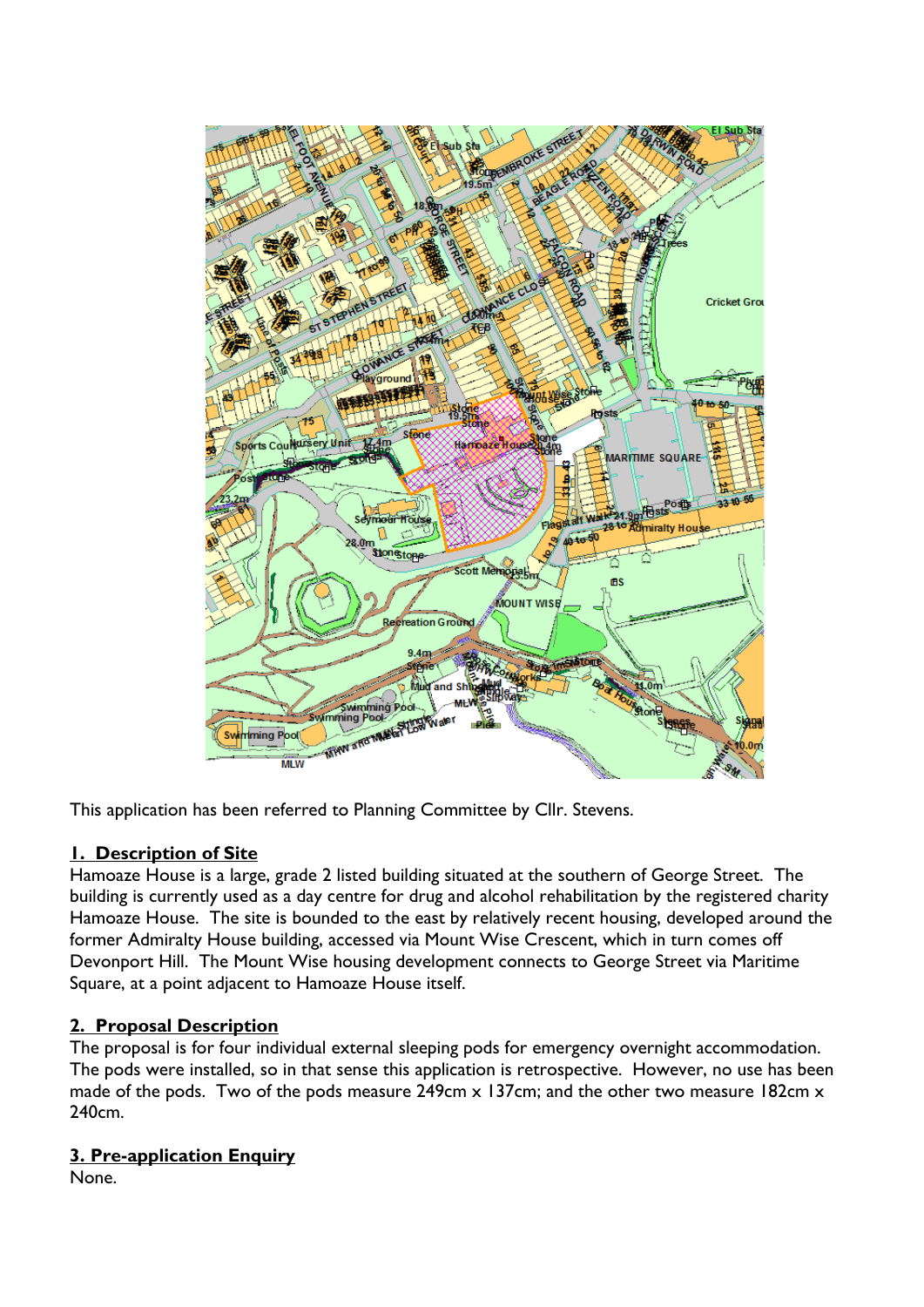### **4. Relevant Planning History**

19/01986/FUL - Temporary change of use of part of the existing day centre for drug and alcohol rehabilitation (Class D1) to a winter night shelter for homeless persons (Sui Generis). This permission allows temporary use of the east wing of the building for eight persons to sleep overnight, from 1st October to 31st March, up until 31st March 2024.

20/01669/LBC - Installation of eight internal sleeping pods (following associated approval 19/01986/FUL). Listed building consent was required to separate the eight occupants in accordance with Government guidance on the Covid pandemic, (which initially caused the shelter to close). Following the grant of listed building consent, and the works to separate the eight pods, the Night Shelter reopened on the 31st December 2020.

#### **5. Consultation Responses**

Public Health - Public health is very positive about the addition of services in city, which provide support for populations experiencing homelessness. This provides the potential to reduce health inequalities and therefore public health supports this application.

Historic England - does not wish to comment on the application.

Lead Local Flood Authority - no objection.

Local Highway Authority - no objections.

Natural Infrastructure Planning Team - do not wish to comment on the application.

Building Control - The proposed will require a building regulations application to be submitted to a Building Control Body.

Designing Out Crime Officer - supports the proposal.

### **6. Representations**

Nine public comments were received; eight of which raise the following objections:

- 1. Anti-social behaviour and crime affecting nearby residential areas.
- 2. Passage through residential area leading to anti-social behaviour.
- 3. People sleeping rough in residential areas.
- 4. Fear of crime.
- 5. Planning statement does not correlate with operational manual.
- 6. Inadequate public consultation.
- 7. In the morning, users of the accommodation go to the area around the Scott Memorial and drink and take drugs, and leave associated paraphernalia there.
- 8. Hamoaze House/BCHA operated the shelter after March 2021 in breach of their planning consent.
- 9. Inadequate sanitation within the building.
- 10. Is there a Business Plan for the future use of Hamoaze House and how does Hamoaze house align with the loss of the Shekinah facility in Bath Street due to redevelopment?

There is a letter of support, which states that the sleeping accommodation meets a need in the light of homelessness data, and that the facility will be well-managed taking account of the likely increase in incidents being outweighed by a social duty to support such measures.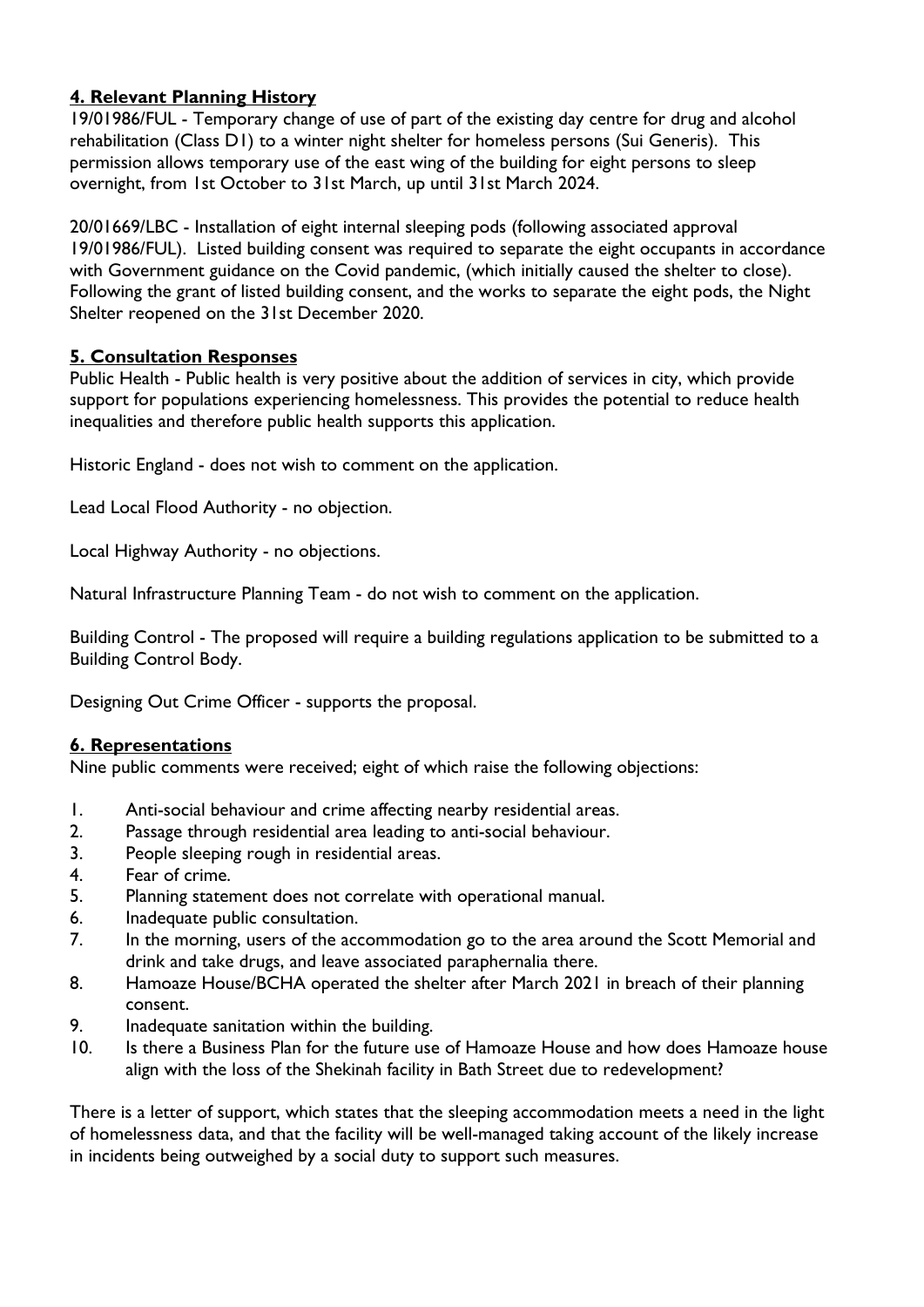### **7. Relevant Policy Framework**

Section 70 of the 1990 Town and Country Planning Act requires that regard be had to the development plan, any local finance and any other material considerations. Section 38(6) of the 2004 Planning and Compensation Act requires that applications are to be determined in accordance with the development plan unless material considerations indicate otherwise. For the purposes of decision making, as on March 26th 2019, the Plymouth & South West Devon Joint Local Plan 2014 - 2034 is now part of the development plan for Plymouth City Council, South Hams District Council and West Devon Borough Council (other than parts South Hams and West Devon within Dartmoor National Park.

On 26 March 2019 of the Plymouth & South West Devon Joint Local Plan was adopted by all three of the component authorities. Following adoption, the three authorities jointly notified the Ministry of Housing, Communities and Local Government (MHCLG) of their choice to monitor at the whole plan level. This is for the purposes of the Housing Delivery Test (HDT) and the 5 Year Housing Land Supply assessment. A letter from MHCLG to the Authorities was received on 13 May 2019. This confirmed the Plymouth, South Hams and West Devon's revised joint Housing Delivery Test Measurement as 163% and that the consequences are "None". It confirmed that the revised HDT measurement will take effect upon receipt of the letter, as will any consequences that will apply as a result of the measurement. It also confirmed that that the letter supersedes the HDT measurements for each of the 3 local authority areas (Plymouth City, South Hams District and West Devon Borough) which Government published on 19 February 2019. On 13th February 2020 MHCLG published the HDT 2019 measurement. This confirmed the Plymouth. South Hams and West Devon's joint HDT measurement as 139% and the consequences are "None". Therefore a 5% buffer is applied for the purposes of calculating a 5 year land supply at a whole plan level. When applying the 5% buffer, the combined authorities can demonstrate a 5-year land supply of 6.1 years at end March 2020 (the 2020 Monitoring Point). This is set out in the Plymouth, South

Other material considerations include the policies of the National Planning Policy Framework (NPPF), Planning Practice Guidance (PPG) and National Design Guidance. Additionally, the following planning documents are also material considerations in the determination of the application: Supplementary Planning Document.

Hams & West Devon Local Planning Authorities' Housing Position Statement 2020 (published 22nd

#### **8. Analysis**

December 2020).

This application has been considered in the context of the development plan, the adopted Joint Local Plan, the Framework and other material policy documents as set out in Section 7.

#### 8.1. Principle

8.11 The applicant's planning statement states that Plymouth has experienced a growing number of people experiencing homelessness, addiction, offending and poor mental health, (exacerbated by the Covid pandemic). This application proposes to provide four additional bed spaces to prevent loss of life, reduce rough sleeping to as near zero as possible and support people back into settled accommodation to prevent a return to the streets. Since the shelter was re-opened on the 31st of December 2020, 33 rough sleepers have been accommodated, with 24 of those having been moved on to more long-term accommodation.

8.12 The proposed pods are small, only just large enough for sleeping in. They are akin to hostel accommodation when account is taken of the communal facilities also being offered, i.e. toilets, bathrooms and kitchens. Despite the basic nature of the accommodation, the facility being offered is a valuable one that Hamoaze House is particularly well qualified to supply, given the associated services it provides to rough sleepers, and the links it has with complimentary agencies such as the Shekinah Mission. Therefore, in light of the approval for the eight internal sleeping pods, officers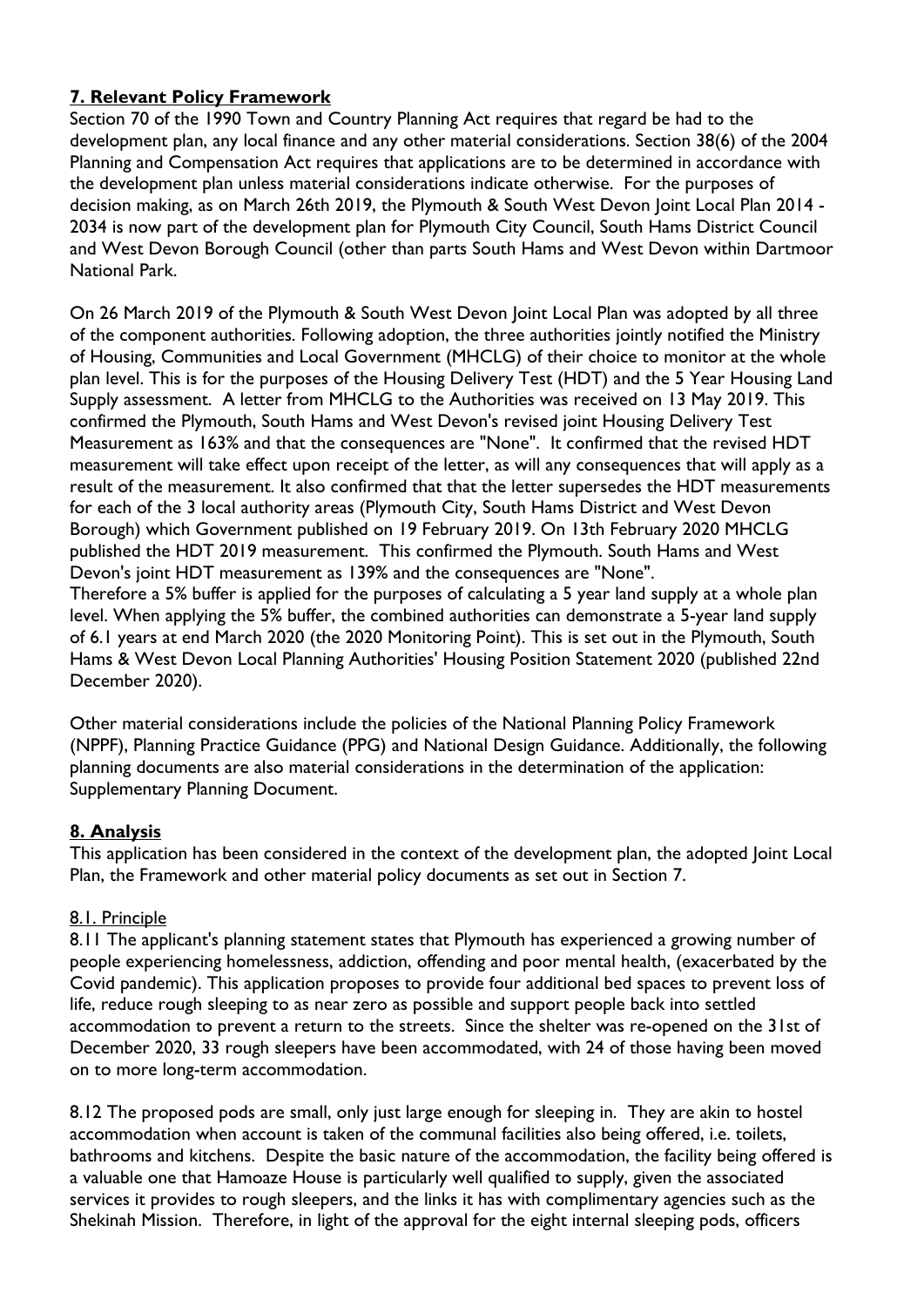consider the provision of an additional four pods, which would help meet the ongoing need to accommodate rough sleepers, to be a reasonable proposal in principle, which makes use of an open, yet secluded courtyard for these purposes. However, it is important that users move on to more appropriate accommodation and that the pods are part of a stepping stone to better circumstances, facilitated by the associated services provided by Hamoaze House and other related agencies.

8.13 Therefore, on balance, officers consider the proposed four pods to be an acceptable use of the premises for a period concurrent with the approval for the eight internal pods, and for the same time of the year, i.e. 1st October to 31st March, until 2024. As such the proposals accord with Policy SPT2, which supports the creation of neighbourhoods and communities, which among other things: Have a good balance of housing types and tenures to support a range of household sizes, ages and incomes to meet identified housing needs, and which have services and facilities that promote equality and inclusion and that provide for all sectors of the local population.

#### 8.2. Amenity

8.21 Hamoaze House already attracts daytime users of their facilities. The use of the sleeping pods extends the active use of the premises beyond the daytime and through the night. The management of the overnight accommodation use is not considered to result in significant amenity issues beyond the premises. In this respect, the Designing out Crime Officer (DCO) advises that the extra accommodation in the form of four external sleeping pods is a positive step in providing additional winter homeless provision. From a management perspective, the DCO considers the enclosed courtyard will assist in providing a controlled and monitored environment and it is noted that there are provisions in place to mitigate against harmful impacts on residential amenity.

8.22 However, access to site after hours, for those seeking overnight accommodation has caused issues in the past in the immediate area. To help address these issues, and to help the facility to operate safely and effectively the applicant has provided a site management plan, which includes:

- 1. A manager and night support workers.
- 2. Hours of operation of 10pm to 8am, 7 days a week.
- 3. Service manager contact details. If any of the local businesses and/ or local residents ring or approach staff with any complaints of ASB, this is to be escalated to the Service Manager. Staff to provide complainants with contact details of the Service Manager.
- 4. Front entrance to the building is monitored by CCTV.
- 5. Internal courtyard space is available to residents only.
- 6. Users will be assessed and an appointment made them to attend Hamoaze House.
- 7. Individuals will be informed of the expectations for behaviour whilst at the Emergency Accommodation and when entering and leaving the provision, including journeys to and from the facility. A walking map will be provided to advise of preferred access route. No individual can self-refer.
- 8. A Community Engagement plan will be in place to ensure the service is reviewed with feedback from the local community. This will include a minimum quarterly community forum meeting.
- 9. The Team will carry out welfare checks every half an hour until 11pm.
- 10. Scope for eviction where necessary.
- 11. Measures to deal with ASB, including measured assessment of whether an individual should be excluded.

8.23 The concerns and objections of nearby residents carry weight in planning terms, and without a robust management plan the proposed use would present serious difficulties. However, the management plan and overall approach is considered by officers to provide a robust structure within which to operate the sleeping accommodation, and there would be sufficient measures and recourses to deal with unacceptable behaviour. While it is recognised that erring individuals may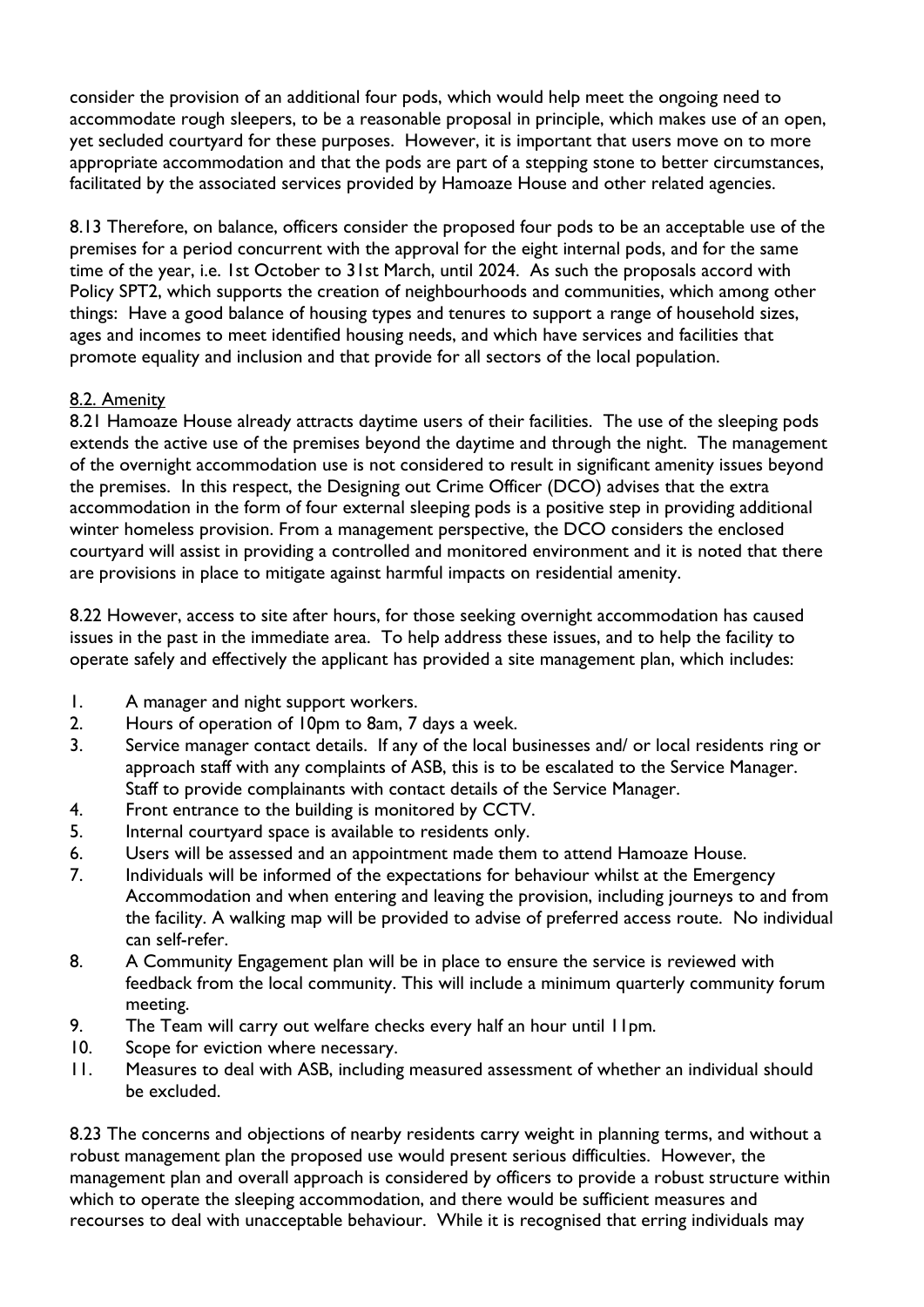nevertheless seek to gain admittance to the premises, these occasions are likely to be minimised by the prior assessment procedure that all attendees would have to adhere to beforehand. Therefore, on balance, the weight of public comments is considered to be out-weighed by the need to provide such accommodation, supported by a temporary consent only, which would allow monitoring and review to inform actions post 2024. The proposals are therefore considered in accordance with policies DEV1 and DEV2 of the Plymouth and South West Devon Joint Local Plan.

#### 8.3. Other Impacts

The building is listed Grade 2, but the works to provide the four sleeping pods are not harmful to the fabric or character of the building, providing, as far as character is concerned, that the pods are removed in 2024 (as per the cessation of use of the internal pods). The proposals therefore do not conflict with policy DEV21 of the JLP.

#### **9. Human Rights**

Human Rights Act - The development has been assessed against the provisions of the Human Rights Act, and in particular Article 1 of the First Protocol and Article 8 of the Act itself. This Act gives further effect to the rights included in the European Convention on Human Rights. In arriving at this recommendation, due regard has been given to the applicant's reasonable development rights and expectations which have been balanced and weighed against the wider community interests, as expressed through third party interests / the Development Plan and Central Government Guidance.

#### **10. Local Finance Considerations**

The Local Planning Authority has assessed that this development, due to its size or nature, is exempt from any liability under the Community Infrastructure Levy Regulations 2010 (as amended).

#### **11. Planning Obligations**

The purpose of planning obligations is to mitigate or compensate for adverse impacts of a development, or to prescribe or secure something that is needed to make the development acceptable in planning terms. Planning obligations can only lawfully constitute a reason for granting planning permission where the three statutory tests of Regulation 122 of the CIL Regulations 2010 are met.

Planning obligations not required due to the nature and size of proposal.

#### **12. Equalities and Diversities**

This planning application has had due regard to Section 149 of the Equality Act with regard to the Public Sector Equality Duty and has concluded that the application does not cause discrimination on the grounds of gender, race and disability; and would be a positive measure to help address health inequalities experienced by people suffering from drug, alcohol and mental health issues.

#### **13. Conclusions and Reasons for Decision**

Officers have taken account of the NPPF and S38(6) of the Planning and Compulsory Purchase Act 2004 and concluded that the proposal accords with policy and national guidance and is therefore recommended for conditional approval.

#### **14. Recommendation**

In respect of the application dated 06.09.2021 it is recommended to Grant Conditionally.

#### **15. Conditions / Reasons**

The development hereby permitted shall be carried out in accordance with the following approved plans: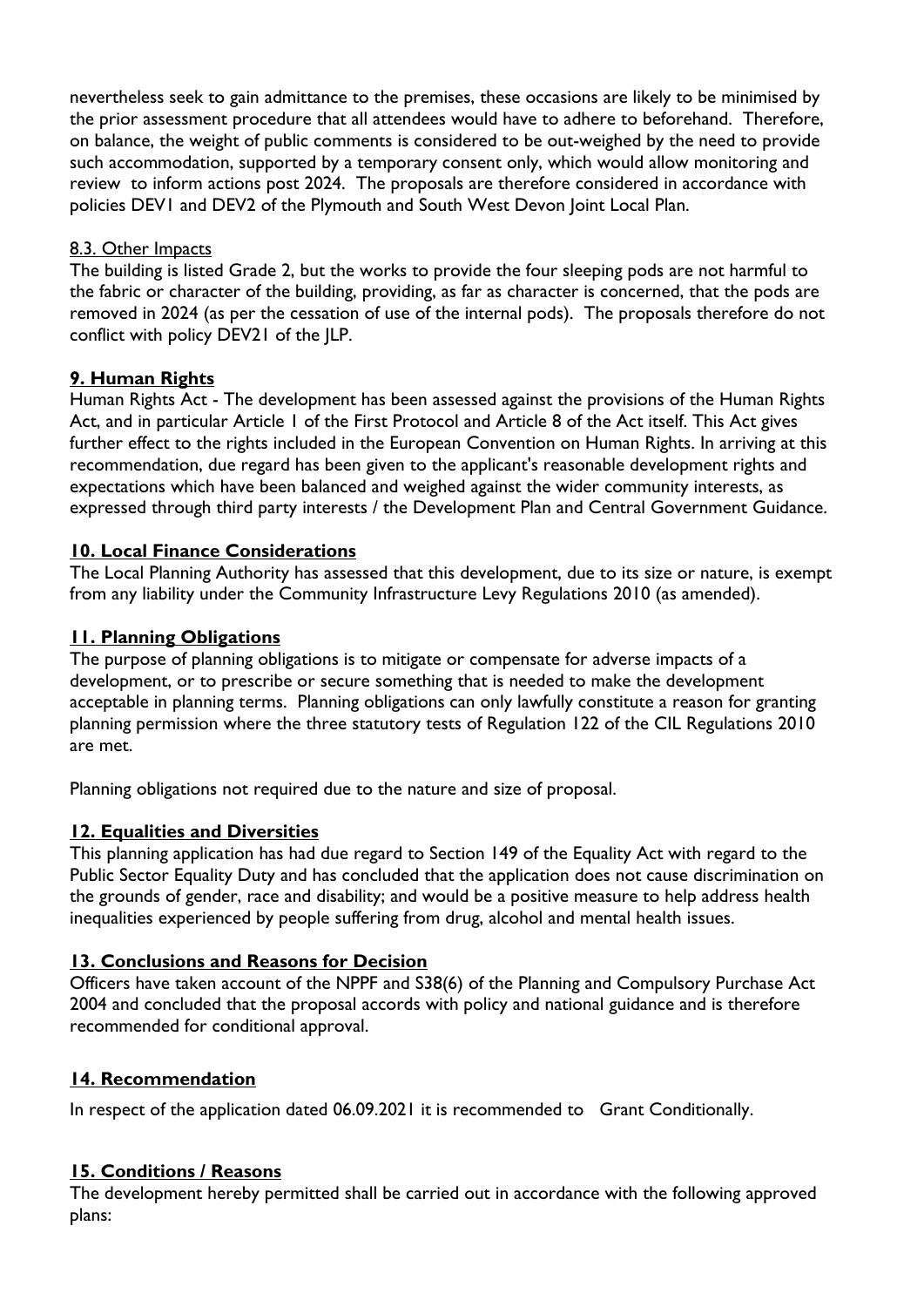## 1 **CONDITION: APPROVED PLANS**

Site Location Plan 06092021 - received 06/09/21 Block Plan 06092021 - received 06/09/21 Site Plan 06092021 - received 06/09/21 Existing Ground Floor Plan 06092021 - received 06/09/21

Reason:

For the avoidance of doubt and in the interests of good planning, in accordance with the Plymouth & South West Devon Joint Local Plan 2014–2034 (2019).

### 2 **CONDITION: TEMPORARY USE**

The use of the sleeping pods hereby permitted shall be discontinued and the pods removed from the site on or before the 31st March 2024.

Reason:

In the opinion of the Local Planning Authority the temporary use to which this permission relates will by the said date have fulfilled its required purpose. This condition is imposed to comply with Policies DEV1, DEV2 and DEV20 of the Plymouth and South West Devon Joint Local Plan 2014-2034 (2019) and the National Planning Policy Framework.

### 3 **CONDITION: MONTHS OF OPERATION**

Unless otherwise agreed in writing the temporary use hereby permitted shall only be operated between the 1st October to 31st March and at no other time during any calander year.

Reason:

The use hereby permitted is only required during the period specified, and permanent infrastructure and facilities to serve the use is not being put in place meaning the development would not accord fully with Policies DEV1, DEV2, DEV10 and DEV20 of the Plymouth and South West Devon Joint Local Plan 2014-2034 (2019) and the National Planning Policy Framework.

## 4 **CONDITION: WINTER NIGHT SHELTER MANAGEMENT**

The temporary use hereby permitted shall be operated in strict accordance with the submitted and approved Hamoaze House Emergency Night Shelter Operational Management Plan and the property shall continue to be managed in accordance with the approved management arrangements, unless the Local Planning Authority gives written approval to any variation of the arrangements.

Reason:

To assist in protecting the residential amenities of the area, in accordance with Policies DEV1, DEV2, DEV10 and DEV20 of the Plymouth and South West Devon Joint Local Plan 2014-2034 (2019) and the National Planning Policy Framework.